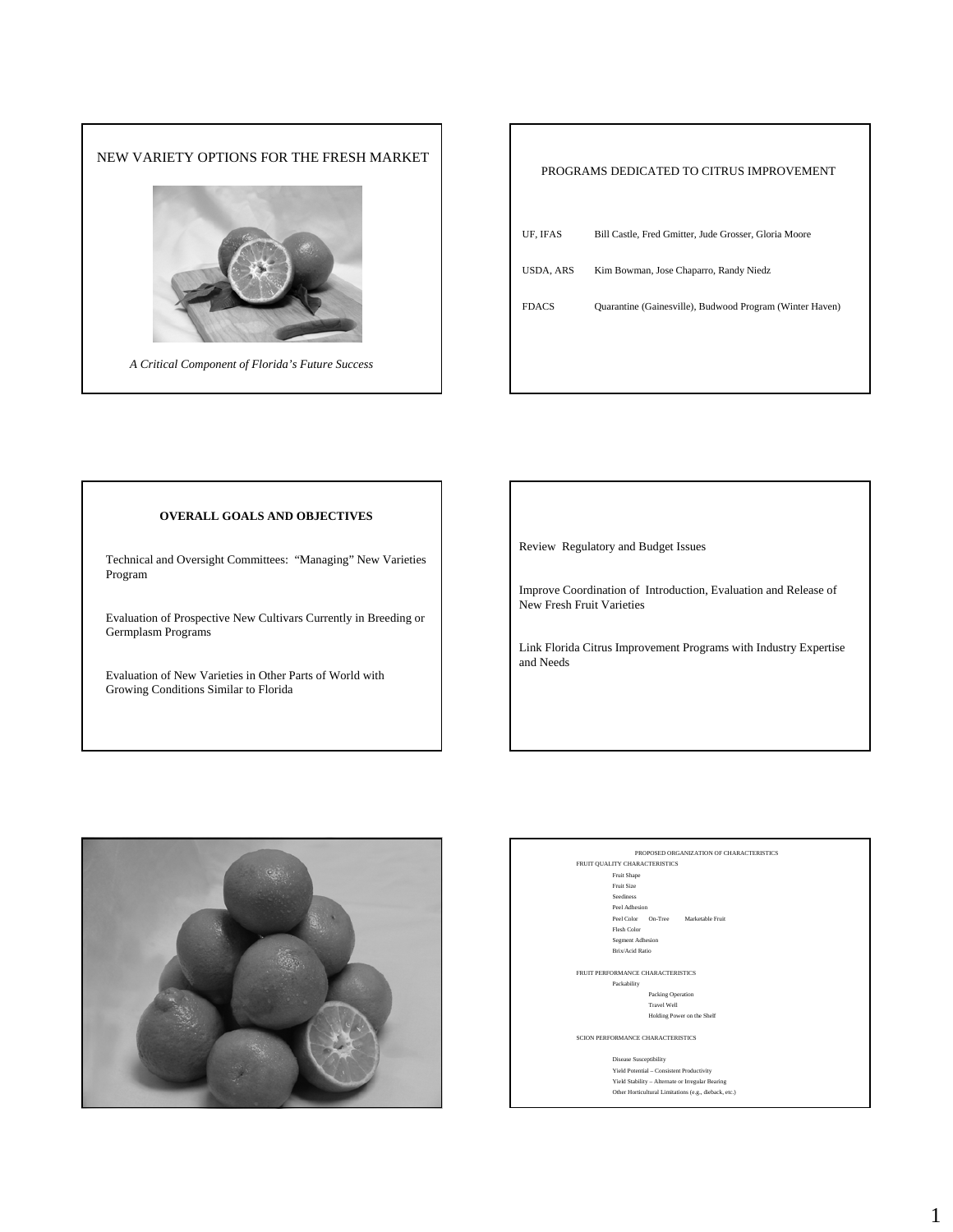Key Questions

How Can These Characteristics Be Objectively Evaluated?

Which Characteristics are Most Important?

#### FRUIT QUALITY CHARACTERISTICS

Fruit Shape Fruit Size

- Seediness Peel Color (on-tree)
- Peel Color (Marketable Fruit)
- Flesh Color
- Peel Adhesion
- Segment Adhesion
- Brix/Acid Ratio

|                               | FRESH FRUIT CHARACTERISTICS AND METHODS TO CHARACTERIZE AND RANK THEM |
|-------------------------------|-----------------------------------------------------------------------|
| FRUIT QUALITY CHARACTERISTICS | Comments                                                              |
| <b>Fruit Shape</b>            | Undesirable shape?                                                    |
| Fruit Size                    | > 1 size target? size class and rating value                          |
| <b>Seediness</b>              | seedless? How many seed are tolerable?                                |
| Peel Color (on-tree)          | Degreening required? Timing, consistency of color break               |
| Peel Color (Marketable Fruit) | deep rich color. Quantitative color score possible?                   |
| <b>Flesh Color</b>            | Threshold value?<br>"not pale"                                        |
| Peel Adhesion                 | Easy peel - Is there threshold? Comparison to known                   |
| <b>Segment Adhesion</b>       | Comparison to known                                                   |
| <b>Brix/Acid Ratio</b>        | Scale could be established to rate B/A ratio values                   |
|                               | Could also use sugar and acid levels, other measures                  |

#### FRUIT PERFORMANCE CHARACTERISTICS

Packability - Packing House Performance

Packability – Stores and Travels Well

Packability - Holding Power on Shelf

Seasonality

| FRUIT PERFORMANCE CHARACTERISTICS       |                                                           |
|-----------------------------------------|-----------------------------------------------------------|
| Packability - Packing House Performance | % loss in packing, breakdown<br>Qual. Test?               |
| Packability - Travels Well              | % loss in transit; response to<br>conditions              |
| Packability - Holding Power on Shelf    | shelf life in constant conditions,<br>comparison to known |
| Seasonality                             | Periodicity of maturity on tree,<br>how stable            |

#### SCION PERFORMANCE CHARACTERISTICS

Disease Susceptibility

Yield Potential - Consistent Productivity

Yield Stability – Alternate or Irregular Bearing

Other Horticultural Limitations (e.g., dieback, etc.)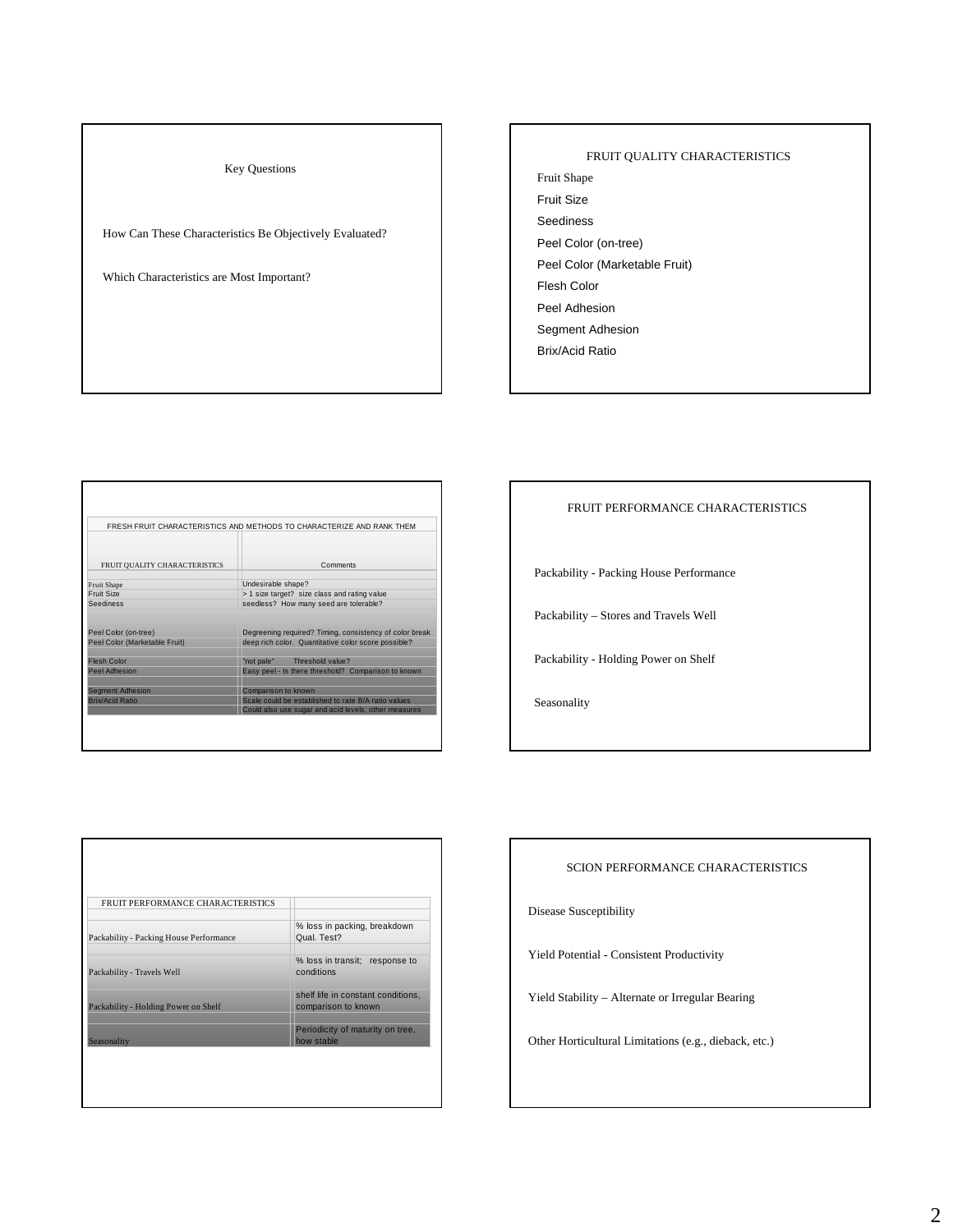| <b>SCION PERFORMANCE CHARACTERISTICS</b>              |                                                 |
|-------------------------------------------------------|-------------------------------------------------|
| <b>Disease Susceptibility</b>                         | Vulnerability to fruit diseases,                |
| Yield Potential - Consistent Productivity             | boxes per tree, cumulative yields<br>over years |
| Yield Stability - Alternate or Irregular Bearing      | comparison of high/low                          |
| Other Horticultural Limitations (e.g., dieback, etc.) | twig dieback, scion/root<br>incompatibility     |
|                                                       |                                                 |
|                                                       |                                                 |
|                                                       |                                                 |



## Industry Standard Comparisons

| Dancy      | Orlando  |
|------------|----------|
| Murcott    | Minneola |
| Ambersweet | Sunburst |
| Robinson   | Temple   |

*What Are Positive and Negative Characteristics of Each?*

# Candidate Scions Spanish Clementine Israeli a Israeli b LB8-9 …… *A more complete list of candidate scions will be developed and evaluated using a common methodology*

Concentrate on List of Most Likely Candidates

From Florida Citrus Improvement Programs

From Other Parts of World

Apply Evaluation Criteria for Important Characteristics to Identify *BEST CANDIDATES*